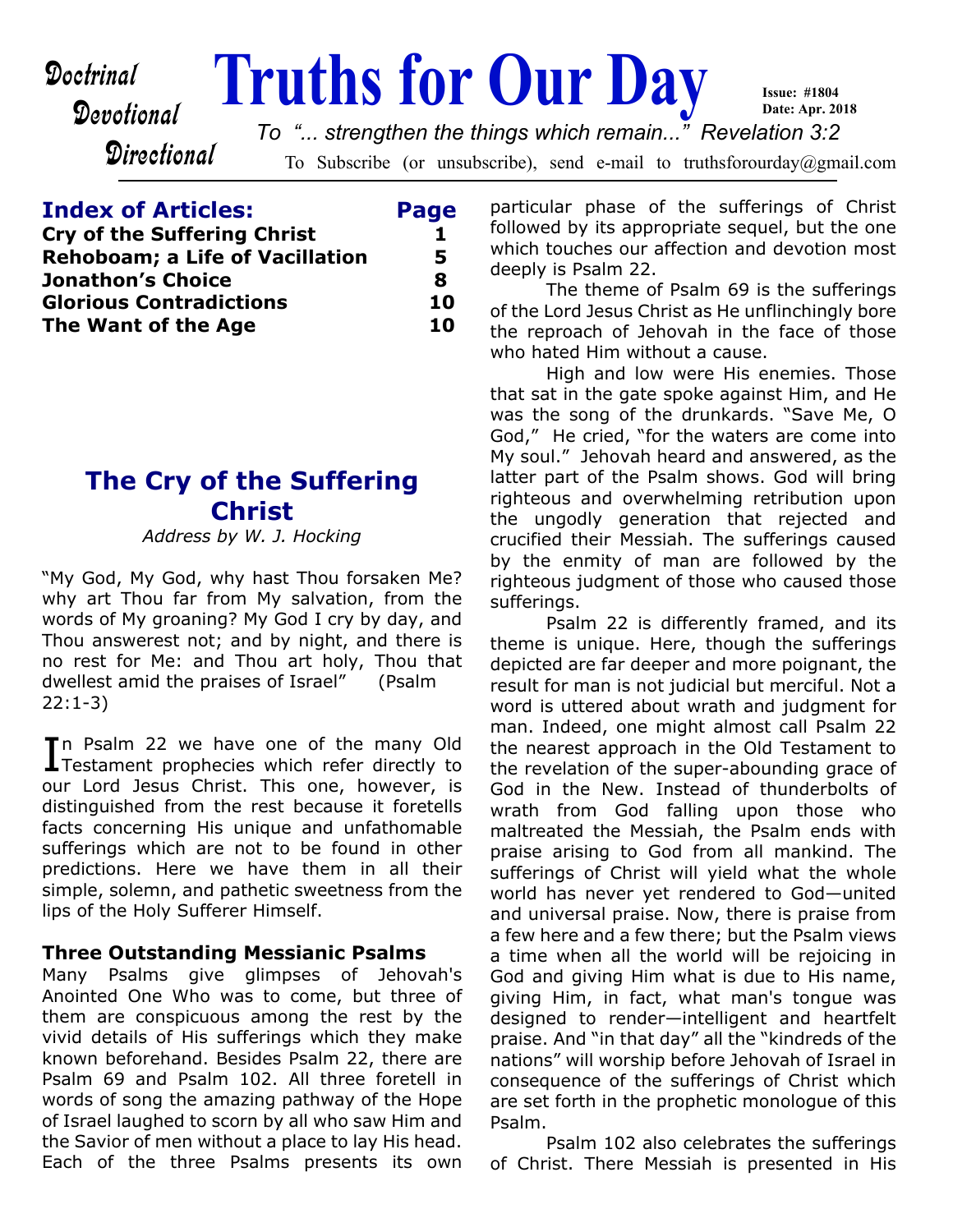# "Truths for our Day"

is a monthly publication that is freely available on the Internet and is intended to be a help to believers who appreciate the timeless truths of God's Word and who recognize the unchanging principles of God's will for His people. It is primarily intended to strengthen those who enjoy fellowship in local assemblies of believers who are gathered to the Name of the Lord Jesus Christ alone.

Editor and Publisher: loel Portman 1200 Forest Glen Ct. SE. Cedar Rapids, IA, 52403 Write to: mail@truthsforourday.com

All issues of "Truths for our Day" are available by clicking on the link below. This will take you to the index: **Truths For Our Day** 

#### Please read this notice:

We permit and encourage you to reprint any issue of "Truths for our Day" that you desire, either for yourself, or to share with other believers. However, if you wish to<br>copy an individual article, we will forward your request to the copyright owner of the article to request his permission. For this reason, the format of the publication is locked to prevent unauthorized publication of articles that the author would prefer to reserve. Please do not copy them in any other way. We want to respect the ownership of all those who have written articles.

 We also hope you will let others know about "Truths for our Day" and encourage them to subscribe as well. They can do so by simply sending an e-mail to this email address:

mail@truthsforourday.com

Thank you

humiliation among and by men and in His invariable attitude of meek and lowly submission to whatever was the will of God. The Psalm is called "the prayer of the afflicted when He is overwhelmed." In His infinite greatness, Christ "emptied Himself," and obediently took the poor man's place in a world of self-sufficiency and self-exaltation. He was forsaken of men, and left to mourn "as a sparrow alone upon the housetop." In His distress, Messiah cried, "O My God," desiring that He might not be taken away in the midst of His days. Thereupon Jehovah vindicates His suffering and outcast Son (vers. 24-.27). Though the days of His humiliation, might be shortened, was He not the Creator of the earth and the heavens? All creation perishes, but Messiah abides unchanged continually, the Same "yesterday and today and for ever." Thus, the prayer of the afflicted One is answered by a divine witness to the Intrinsic glory of His person; and the passage is quoted in Heb. 1:10-12 as a crowning testimony to the glory of the eternal Son, by Whom God spoke to men in New Testament days.

#### **Sufferings and Praises**

In Psalm 22, however, the sufferings of Christ are from God. Forsaking by God is expressed in its opening stanzas, and affords the key to the whole Psalm. The ferocity of men appears as in other Psalms, but the abandonment of the Messiah of Israel by the Holy One of Israel is, as it must necessarily be, the predominating feature of the prophecy. Moreover, it is the Holy Sufferer Himself Who confesses that He is forsaken by His God. He Who endured it describes it. He is, indeed, the Speaker throughout this Psalm. And as He records His own sufferings, so He declares the praises to God that follow as their effect. We learn that propitiation or atonement being accomplished, the earth, in due course, will become full of praises to God.

 You will recollect how beautifully this combination of propitiation and praise is portrayed in Leviticus 16 by the blood and incense. There the great work of Christ's atonement is foreshown in type. The blood of both the bullock and the goat is taken from the court of the tabernacle into the most holy place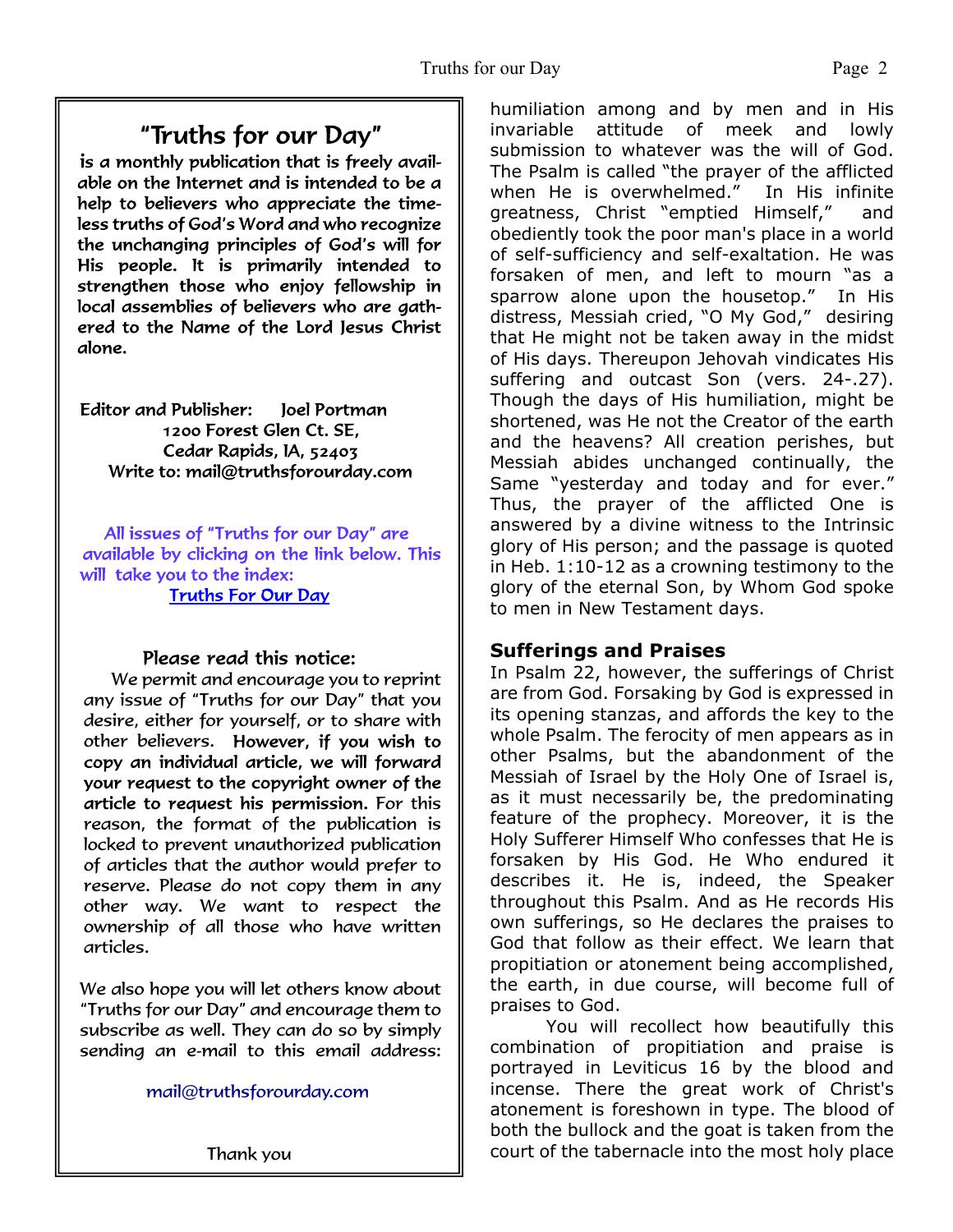and sprinkled there upon and before the mercyseat. Aaron enters that most holy place where Jehovah's presence rests enthroned upon the mercyseat with blood and incense. The sprinkling of the blood of sacrifice in the required manner is accompanied by the fragrant fumes rising from the burning incense and affording a sweet odor to Him Who sits between the cherubim. Thus the type illustrates how the incense of praise is intimately associated with the propitiation Christ made in respect of our sins. His atoning work is the abiding basis for the believer's worship now, and for the homage of all men in the millennial day and kingdom.

 As we are reminded, the Father "seeketh" worshipers; and if we are believers in the Lord Jesus Christ, we have been constituted worshipers on the basis of the propitiatory work of the Lord Jesus, and the Father seeks that we worship Him as we are thereby entitled to do. What then can we offer to God the Father that will be acceptable? Shall we bring any material offering in our hands? Shall we bring anything in our hearts springing from our own natural affections and efforts? You surely know that we can find nothing in ourselves worthy of His acceptance.

 Where then as worshipers shall we find what is sure to be acceptable to God the Father? Everything that concerns the Son, the Lord Jesus Christ, is well-pleasing to the Father. And if one subject concerning Him is more acceptable than another, it is that which relates to His sufferings and death, whereby "God was glorified in Him." As worshipers, therefore, we need to have in our hearts a clear sense of the vast work of atonement accomplished upon the cross when He, the blessed Son of God, Who knew no sin, was "made sin for us" by God (2 Cor. 5:21).

 Scripture often refers to Christ's atonement in easy words that even an infant may recite, but how profound and unfathomable is their full significance! They are, however, for us to meditate upon continually, allowing the Holy Spirit to develop and enlarge their meaning and implication before our eyes so that our hearts may break forth in worthier songs of praise as we remember that the holy, perfect, sinless Son Of God was upon the cross "made sin for us" by God. We cannot fully understand the profound doctrine, nor need we do so in order to worship God. But when we are before God in "the holiest of all" and recall that the death of Christ is the most notable Occurrence in the world's history and that something was done there and then of immeasurable value and requiring no repetition, then songs of irrepressible praise will swell within us. The incense of acceptable praise will ascend to the eternal throne.

 Let us bear clearly in mind that in this Psalm we hear the words of Christ Himself addressed to God. Most of us are familiar with the bitter cry which forms the forefront of the Psalm and provides the keynote to its pervading theme. We read, "My God, My God, why hast Thou forsaken Me?" Here the pathetic words occur prophetically. In the Gospels they are found historically. Matthew and Mark record that the Lord uttered them upon the cross. In the depths of His anguish, the Lord used the words, having the fullest sense of their profound significance and also the knowledge that the prophecies of Psalm 22 were being fulfilled in Himself. At the due moment He had appeared in the world for the putting away of sin by the sacrifice of Himself. In this work, the Blessed One stood alone—he God-forsaken One. This awful experience He Himself proclaimed aloud that whosoever would might hear— "Eli, Eli, lama sabacthani ?" As so often, those who heard did not understand His speech. They said, "Let be, let us see whether Elias will come to save Him." That this crucified One should thus address God in heaven was beyond their comprehension. The fact is that therein lies the central truth of the propitiation which Christ made for our sins and for the whole world.

 This occasion is, I believe, the first time that we read in the Gospels of our Lord using the words, "My God," when addressing Him. The Son was constantly in communion with the Father, hearing His word and doing His commandments. In converse with His Father, we read of Him answering and saying, "I praise Thee, Father, Lord of the heaven and of the earth, that Thou hast hid these things from the wise and prudent and hast revealed them unto babes. Yea, Father, for thus has it been well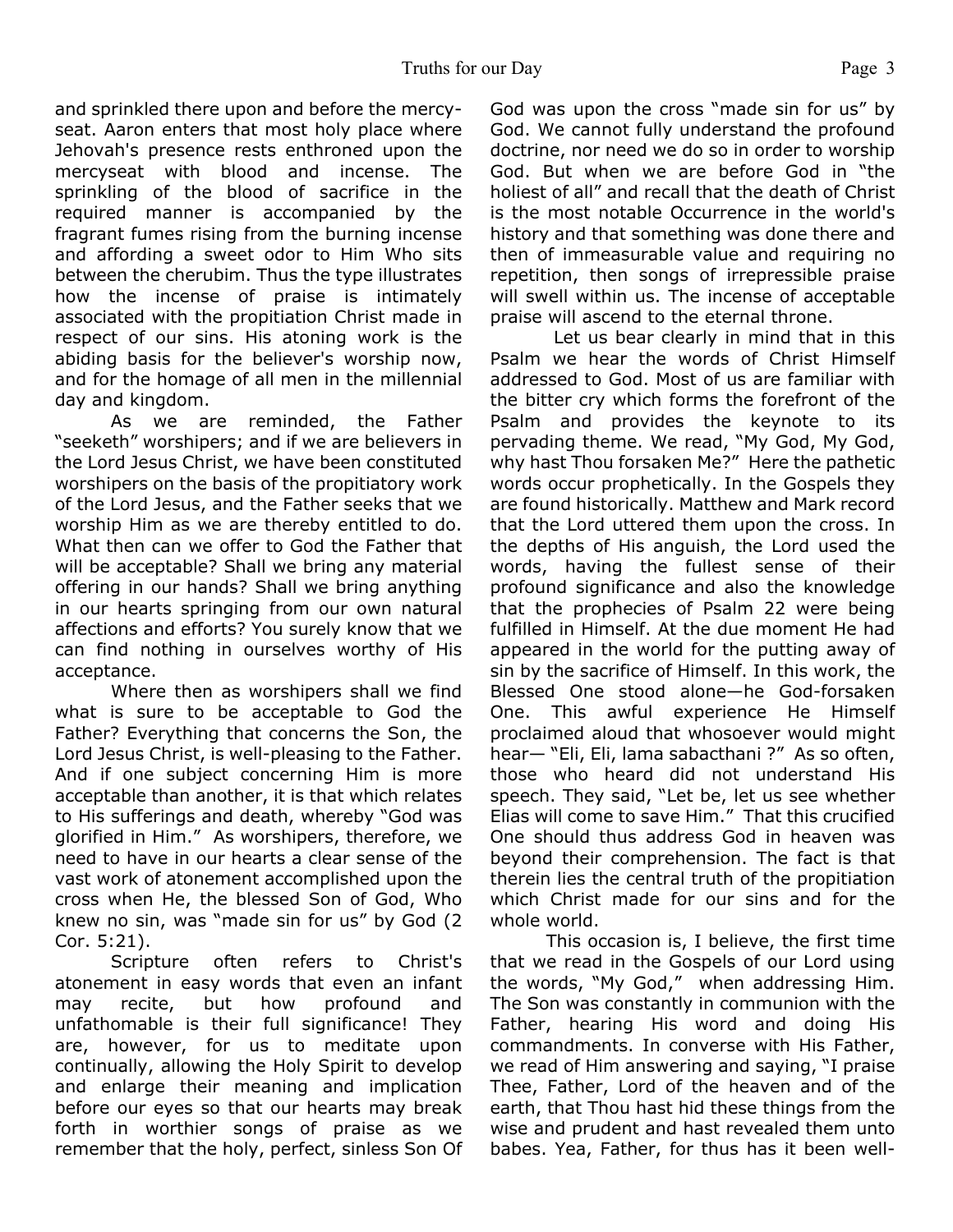pleasing in Thy sight" (Matt. 11:25, 26).

 This communion of the Son with the Father was unbroken, not only during His public ministry when He was preaching the gospel to the poor, healing the sick, and doing His multitudinous deeds of mercy among men, but also, as you will remember, during that solemn midnight hour in Gethsemane. There the Lord was alone, apart from His disciples, prostrate upon the ground, and His sweat was as it were great drops of blood falling down to the ground. Yet in this agony of anticipation, the Blessed One was not altogether alone. As He said to His disciples earlier that night, Ye "shall leave Me alone; and yet I am not alone, for the Father is with Me" (John 16:32). Throughout His "strong crying and tears," communion with the Father was unbroken. "Abba, Father," He cried. "O My Father, if it be possible . . . ." "O My Father, if Thou be willing, remove this cup from Me: nevertheless not My will, but Thine, be done." Knowing fully what the Father's will had decreed for the morrow, the obedient Son acquiesced in Gethsemane as He had always done. "The cup which My Father has given Me, shall I not drink it?"

 But here the Lord is speaking from the cross. It is now not "My Father" as in the garden, but "My God." The question of sin has arisen, and God, Who is Judge of all, is the appropriate name of address. God is the righteous governor of the world. His nature is opposed to sin, and His essence demands the punishment of sin. There can be no communion between holiness and unholiness, between light and darkness. And there, Him Who knew no sin God had made sin for us. In the consciousness of sin-bearing, and of being "made a curse for us," He exclaimed, "My God, My God, why hast Thou forsaken Me?"

 So our Lord in the midst of His suffering for sin confessed Himself forsaken by His God, but still addressed Him as "My God." This relationship of Jesus subsisted from His earliest infancy. In this very Psalm, He declares, "Thou art My God from My mother's belly" (ver. 10) From the manger in Bethlehem right onwards He, the perfect and blessed Man, recognized God as the One Whom He obeyed and on Whom He depended. But here it was a time of noontide darkness, and there was an

immeasurable difference. His God in Whom He trusted had forsaken Him! and Why?

 Christ had come into the world to take the place of the unholy and unrighteous under the judgment of the Righteous and Holy God. He Himself was the Holy One. "That Holy Thing which shall be born of thee shall be called the Son of God," the angel said to Mary (Luke 1:35). The very demons in Capernaum said to Him, "I know Thee Who Thou art: the Holy One of God." And what charge did Peter lay against the Jews after Pentecost? "Ye denied the Holy One and the Just" (Acts 3:14). It was the fact that the Lord Jesus had been presented to His people as the Holy One. And when the apostle referred to the resurrection of Jesus (Acts 2:27), quoting from Psalm 16:10, he said, "Neither wilt Thou suffer Thine Holy One to see corruption."

 But here Christ, the Holy One, acknowledges His God as the Holy One: "O My God, I cry in the daytime, but Thou hearest not . . but Thou art holy, 0 Thou that inhabitest the praises of Israel." What is the explanation? The Holy One was the sin-bearer. The Just One stood in the place of the unjust. "He bare our sins in His own body on the tree." Oh, deepest of all deepest depths! Oh, profoundest of all unravelled mysteries that this should be! The human heart stands still in silent awe before the impenetrable veil for ever screening from mortal gaze the Savior in that dread hour. One only was there in the darkness and in the shadow of death. He alone can speak of it. He has spoken. His words are before us. "My God, My God, why hast Thou forsaken ME?"

 We cannot understand this cry of anguish wrung from the heart of Christ, nor fathom its import. Apart from its interpretation, however, we possess the truth and blessedness of the fact through the ministrations of the Holy Spirit. Our faith lays hold of this poignant utterance of the suffering Christ. It tells us of the price paid for our redemption. It measures for us the value of the sacrifice made upon the cross for our sins and for the glory of God in respect of them. The Holy Christ was forsaken by the Holy God!

 Hence, the more we meditate upon this great cry in the presence of the Lord from Whose lips it came, the more we learn of His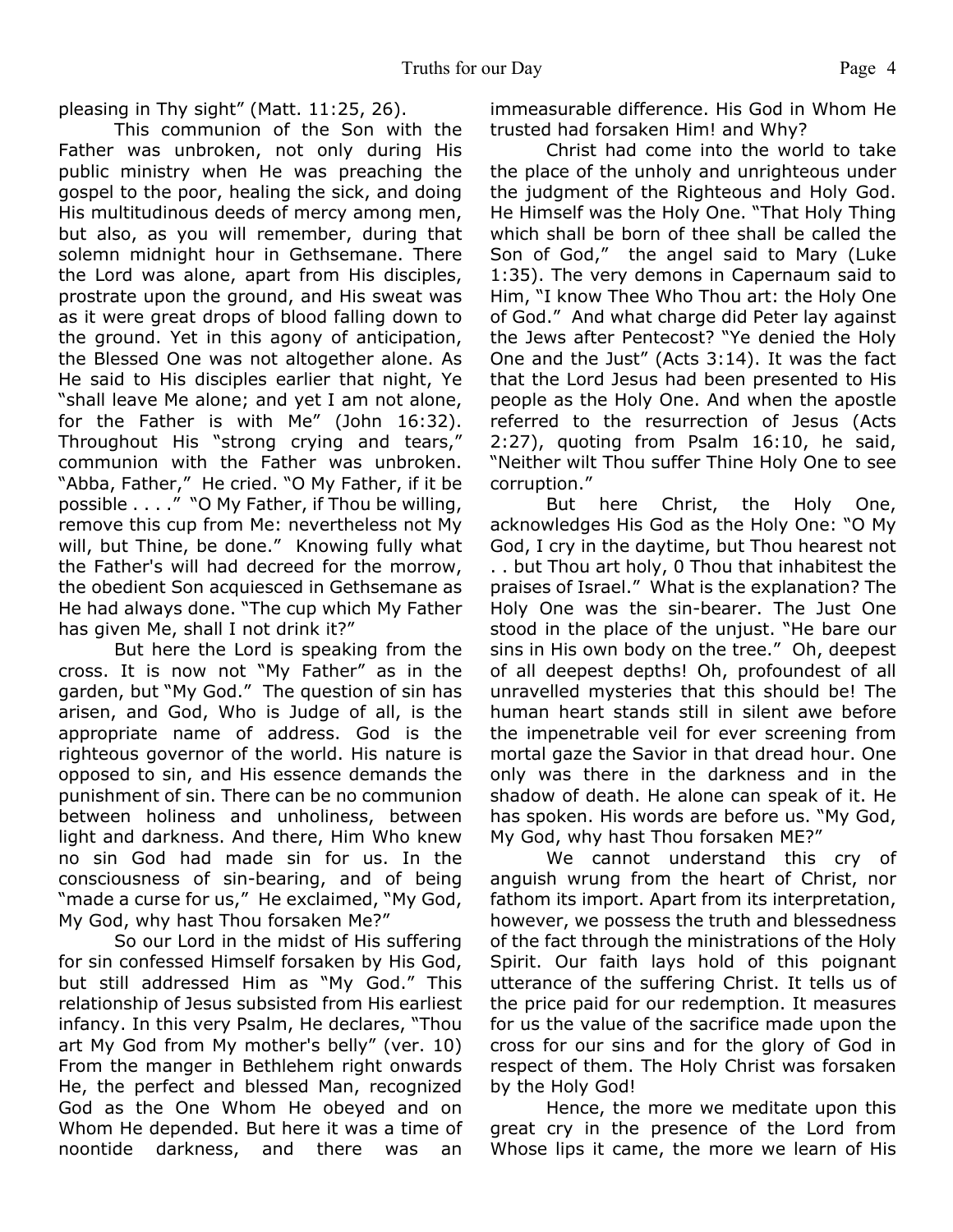atoning work. Then He was standing where He had never stood before—beneath the weight of our guilt and of God's wrath against it. During His life of ministry, He was not bearing our sins, as some wrongly imagine. It was upon the tree that He bore our sins in His own body, as Peter tells us. There He suffered for us, for our forgiveness, for our redemption, that we might be brought to God, that the blessings of God in all their fullness might flow unhinderedly into our souls.

 But there is another aspect of the work of atonement that we must never forget. Because of man's sin God's glory was at stake. God's eternal attribute of justice was in question. Was God the Holy One Who abhorred sin? or was He One Who would favor sin and overlook its due penalty? The Lord Jesus supplies the answer in His Person, and upon the cross He upheld the immutable holiness of God. There He declared in the ears of the universe, "Thou art holy, O Thou that inhabitest the praises of Israel," witnessing to that holiness by the confession of His own abandonment.

 The Holy Sufferer had been made sin and was deserted, left alone because of it. In His agony Christ called aloud to His God. "My God, My God," He said. The repetition means much—deep emotion, pressing need. When Abraham stood at the altar on which Isaac lay bound, holding aloft the knife to slay his only son, the angel of Jehovah called, "Abraham, Abraham". Twice the father's name was called from heaven. There was urgent need for the patriarch to hearken. Not a moment must be lost. More urgent still was the cry of the blessed Lord. He was in the depths of His anguish, submerged beneath the waves of divine wrath against sin; and the cry rang out in the desolate waste, "My God, My God, why hast Thou forsaken Me?"

 These are the words of the beloved Son of God, the Only-begotten of the Father, God manifest in flesh. Let us ponder over them and brood upon them, again and again. Let them penetrate our inmost souls. To do so purifies the spirit and enlightens the heart. We behold fresh visions of the grandeur of God's grace, and we glory more and more in the cross of our Lord Jesus Christ. We see more and more of the light and love of God in Him Who stood alone in

that dread place of darkness and curse. And we adore more fervently Him Who loved and endured to the end, never even when abandoned by Him losing touch with His God, calling Him "MY God" in the confidence that He would be heard for His piety (Heb. 5:7).

(continued)

"The knowledge of God's calling, loving, and keeping brings believers assurance and peace during times of apostasy." (Pentecost)

#### **Rehoboam and His Reign; A Life of Vacillation** *Joel Portman*

 $\prod_{i=1}^n$ hey are wise who learn from past examples, whether good or evil. If we fail to do so, then we are certain to repeat those same mistakes without having the benefit of learning from their lives. Paul reminds his readers that "whatsoever things were written aforetime, were written for our learning, that we through patience and comfort of the scriptures might have hope." (Rom. 15:4). Historical records are valuable, in that they remind us how others have faced problems and circumstances in their lives, and how they either triumphed or failed.

 We looked at Gideon in the past issue, and now we would like to learn from the example of Rehoboam. It was sad that, during his tenure as king, the kingdom was divided between Israel and Judah. This was a final division that had been brewing for a long time, but it seems to have been brought to its conclusion as a result of the failures of Solomon in the latter years of his reign, when he greatly oppressed the people, and the subsequent failures of his son, Rehoboam. Possibly, this division might have been postponed, had these two men not been marked by selfishness and their failures to recognize that they were not intended to be dictators or tyrants, but rather servants and shepherds of God's heritage. This is a principle that should be imitated in all who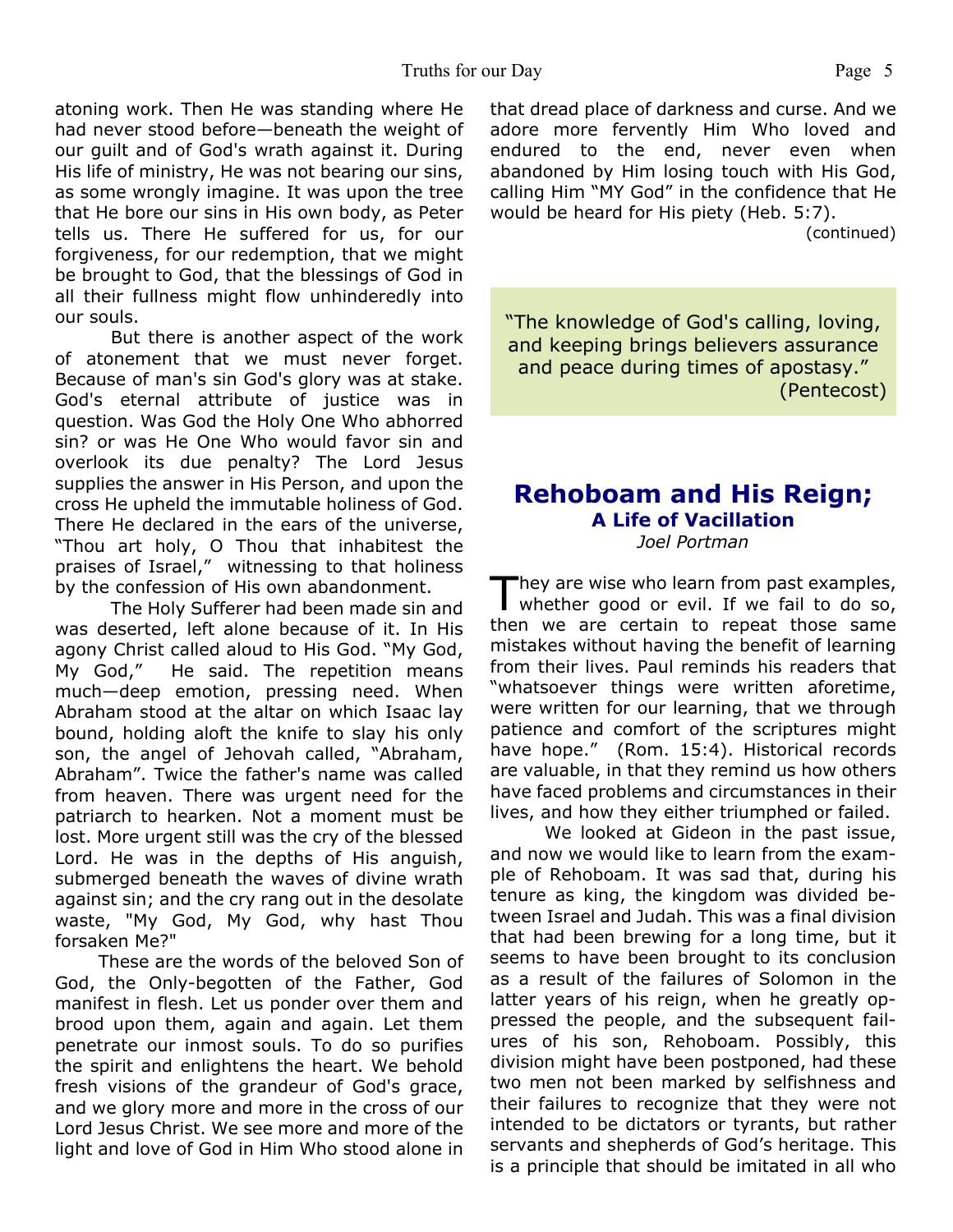have responsibility in any gathering of God's people. When any one, including those who are considering "Lord's servants," begin to act dictatorially and give the impression that they are intended to direct and control God's people, then disaster will result. Though Paul was an apostle, we never see him conducting or expressing himself in this way, unless in very serious cases in which the testimony of the Lord was involved.

 The history of Rehoboam is marked by favorable and positive acts as well as failures. He began poorly, but the record of a portion of his latter life indicates that he attempted to behave well (2 Chronicles 11:23) and did wise acts, but the overall record of his later life is that he did evil, "And he did evil, because he prepared not his heart to seek the LORD". The inspired writer traces his overall evil character of life to the failure of his heart. If seeking the Lord and His will is not our chief desire, it is inevitable that our desires will rapidly take preeminence. Heart condition is essential for a spiritual life; the condition and desires of one's heart will determine the practices and direction of the life (Prov. 4:23). His was a life of vacillation, sometimes doing right and sometimes wrong. He began foolishly in his response to Israel, but the last words in 2 Chronicles that God graciously records are that he did wisely. However, since the divine commentary on Judah is that they did evil in the sight of the Lord (1 Kings 14:22-24), his influence was bad.

#### **Rehoboam's Birth**

It is notable that the sacred writer records the name of his mother and her nationality at the beginning and end of his reign. It says, in 1 Kings 14:21, 31 (2x), that his mother's name was Naamah, an Ammonitess. Does this indicate that the mother's influence was what resulted in his uncertain life? In the lives of Judah's kings, the name of the mother is almost always mentioned, whether they were good or evil. We should never minimize the influence of a mother on her children. In this day when motherhood is often despised, we should not be surprised when many young people are not as they should be. Mention of her is remarkable. Her name means "loveliness, or sweetness," so perhaps he married her for physical beauty or attractive personality. We know that he was 41 years old when he came to the throne (1 Kings 14:21), but Solomon, his father, only reigned for 40 years. This indicates that Solomon married Naamah before he began to reign. It is estimated that Solomon was likely only about 17-18 years of age when he came to the throne, so she was the wife of his youth. One wonders when he wrote the beautiful Song of Solomon, that records the epitome of love that is expressed between a young bridegroom and his bride. Was it before or following his marriage to this "strange woman"? It also indicates that Rehoboam was Solomon's eldest son. One can wonder about the addition of many "strange women" in his later life, but he had already indicated his propensity to marry foreign women in early years. We don't know any more about her than her name and nationality, for nothing more is recorded. We do know that Ammon was no friend of Israel, but rather a constant enemy, and we wonder why Solomon, renowned for his wisdom, would marry an enemy of Israel. But whatever the reason, it is a warning to believers to maintain their separation from close association with unbelievers, since this is what will almost always result. These women were Solomon's downfall, or they were an indication of his personal moral and spiritual decay. Patterns develop in early life that will produce an undesirable harvest later.

 We don't know exactly why Solomon selected Rehoboam to be king in his place. We cannot say with certainty, but there is no other son of Solomon named. If he had no others, then it was a foregone conclusion that Rehoboam would sit on the throne, regardless of whether or not he was qualified. Ecclesiastes 2:18-19 expresses Solomon's sad lament at this possibility: "Yea, I hated all my labour which I had taken under the sun: because I should leave it unto the man that shall be after me. And who knoweth whether he shall be a wise man or a fool? yet shall he have rule over all my labour wherein I have laboured, and wherein I have shewed myself wise under the sun. This is also vanity." This is a sad result of the tenor of Solomon's life, a son who failed to display his father's wisdom at its highest point,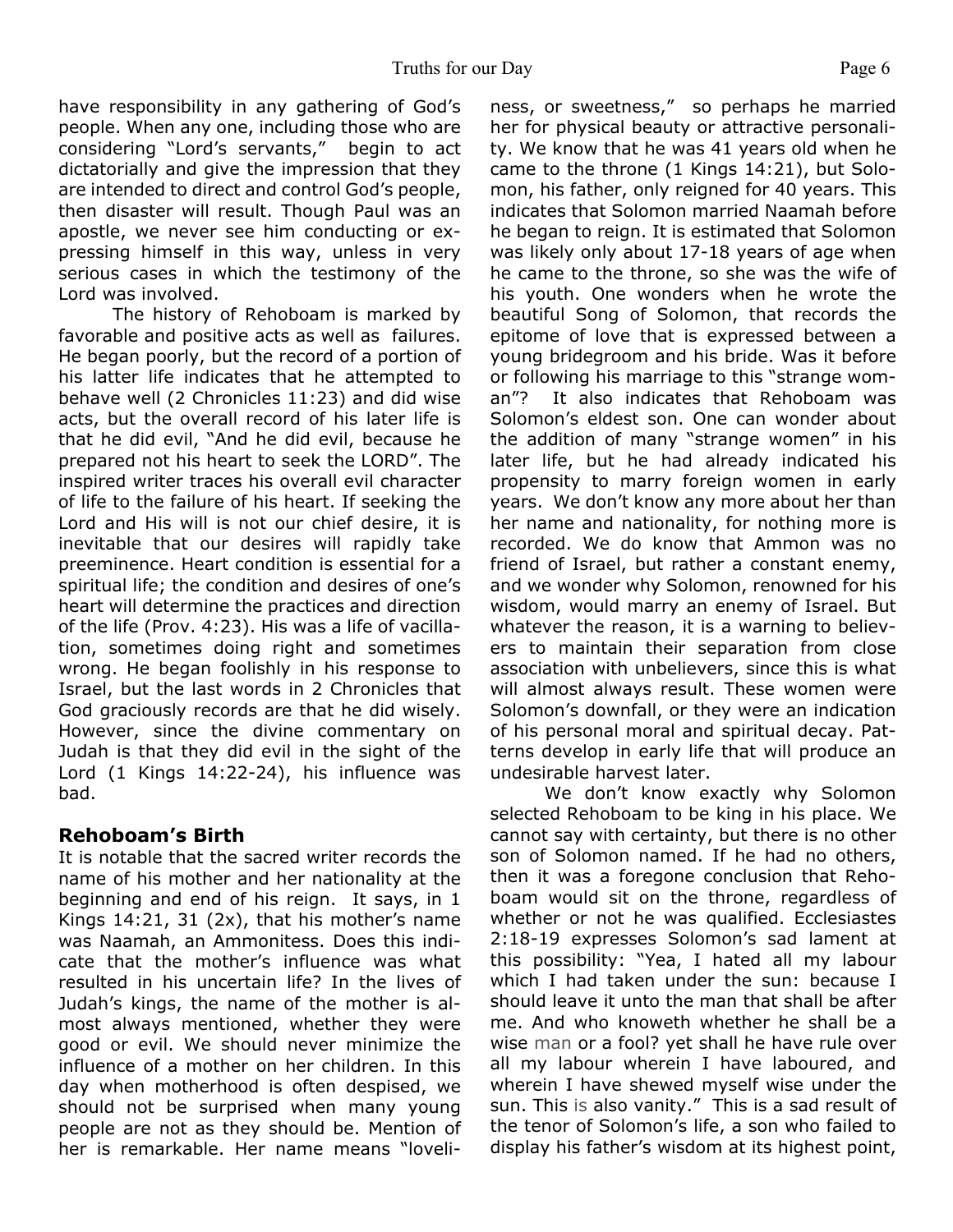#### **Rehoboam's Beginning**

His was a beginning marked by potential for failure. We read in 1 Kings 12:1 that he went to Shechem to be made king. Prior kings had been recognized by the nation as king by God's election (Saul, David, Solomon), but those events took place in Hebron or Jerusalem. Hebron was marked by historical and spiritual events beginning with Abraham, Isaac and Jacob. Being a city in Judah, it identified the crowned king as one who was chosen by God from that tribe. But Rehoboam went to Shechem, which was the place of Jacob's daughter's failure (Genesis 34). On the positive side, it was near where the terms of the covenant of the law were reaffirmed when Israel was in the land (Gerizim and Ebal are near Shechem (Deut. 27:12-13). However, it was also the place where Abimelech was made king by the men of Shechem and where he slew all but one of his brothers (Judges 9). So it had a mixed history, much like that of Rehoboam, and the question remains why Rehoboam went there?

 One reason might be that the ten northern tribes (Israel) recognized his innate weakness, so that to be made king, he had to acquiesce to their demands. They had come there, so he had to go there as well. The people were not only rejecting Rehoboam, but they were also declaring their independence from Judah. To be king, he had to come to their terms. This is obviously not an encouraging beginning for one who is in the chosen line of David to sit on the throne! His beginning, thus, was marked by weakness. He yielded to the demands of the people, rather than trusting in the Lord. It is notable that there is no mention in his early life of any time when he sought the Lord. This is always an element of weakness in a believer.

 Then, having shown weakness, his decision to consult with and follow the advice of younger men was a act of foolishness. Those who forsake and despise the counsel of the older and follow the ideas of the younger, are certain to fail. Younger believers don't have the

experience of life and personal failures behind them as do the older. How many younger believers honestly seek the counsel of older saints? This is a sad mistake, because if we cannot learn from the experience of older ones, we are certain to repeat the same errors and will need to learn the truth from experience. Older believers may seem to younger one to be "fuddy-duddys" or unaware of present circumstances. This may be true in some cases, but it may also be only a matter of one's perception. If we only listen to the advice of those who tell us what we want to hear, then we lose the benefit of older age. Proverbs is full of admonitions to younger to heed the counsel of the parents, elders, and mature ones.

 Actually, the requests of Israel weren't unreasonable! Indeed, Solomon, in latter years, had oppressed the people and made their yoke heavy. Perhaps it wasn't as heavy as the Israelites expressed it, but they apparently felt that it was burdensome (1 Kings 5:13-14). Alternatively, they were likely using this as an excuse. They were determined to rebel, and possibly Jeroboam instigated this response.

 His response to the Israelite representatives showed his arrogance and pride. It is never wise, even for a king, to treat others in a derogatory way. "A soft answer turneth away wrath: but grievous words stir up anger", (Proverbs 15:1). He proved the reality of that proverb in his response. Such an answer only fell into the hands of Jeroboam, who seized upon it to lead the people in rebellion against the house of David (we recognize that this division was of the Lord, though caused by the evils of Solomon's latter years, but we wonder what result might have ensued if Rehoboam had responded better. Division would have yet resulted, but perhaps with a better relationship between the divided tribes). So that, instead of responding with words that might have calmed their temper, he only inflamed their resentment, and the matter was brought to its head, resulting in a complete separation.

#### **Rehoboam's Blundering**

Now facing the rebellious response of the 10 northern tribes, Rehoboam decided to asserted his right to collect taxes (1 Kings 12:18). We read in 1 Kings 5:14, that Adoram was over the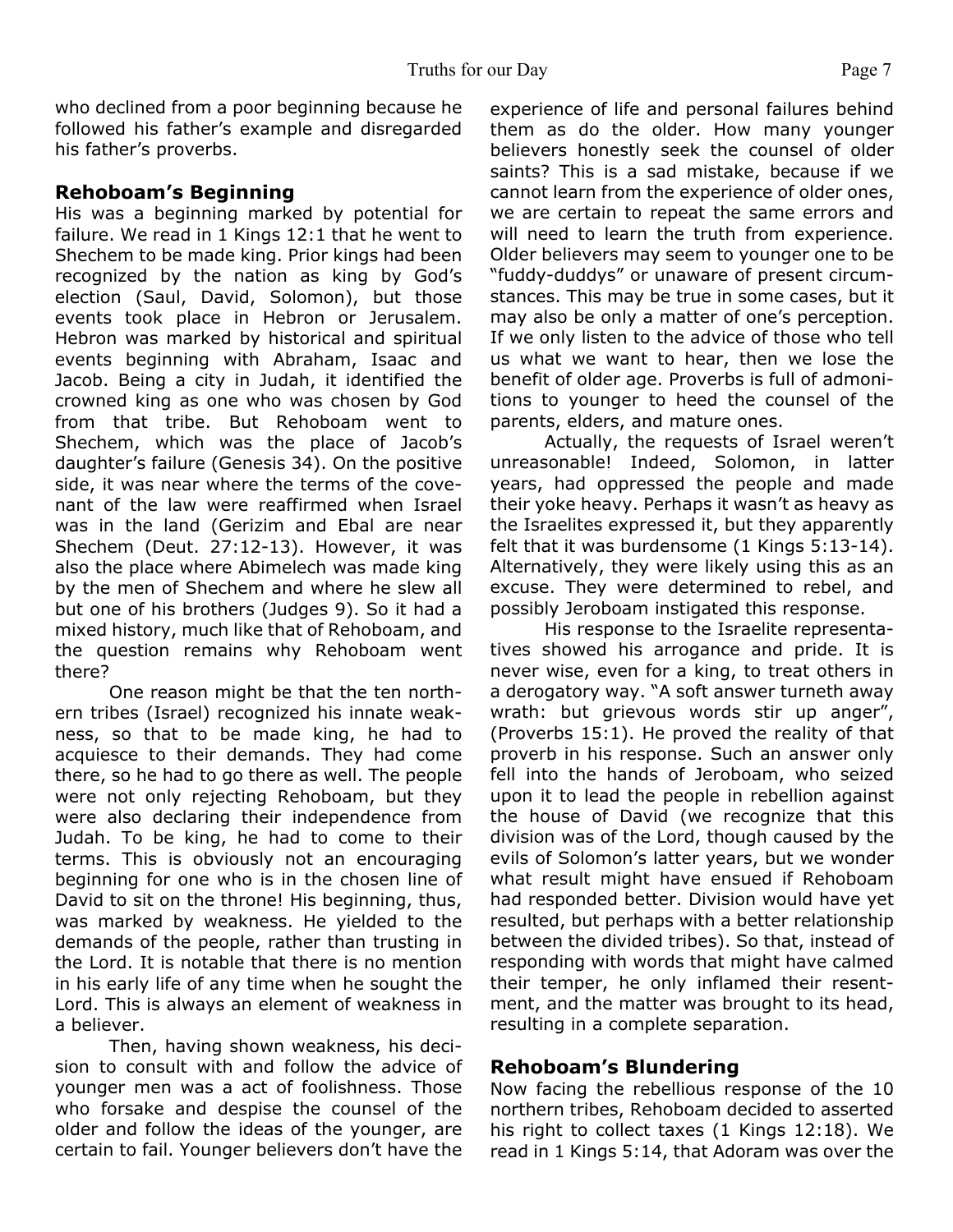levy of forced labor that Solomon had, so it is unlikely Rehoboam's choice of him to come to Israel, evidently to collect taxes, wasn't the wisest choice. It was as if he were asserting his right to receive their revenue, though they were rebelling! Again, he was blundering if he thought this would be acceptable.

 Then he decided to send an army to subdue them with force (1 Kings 12:21), and it was only through the divine message through Shemaiah that war was averted. Very likely this prevention of war was a blessing to Rehoboam, since many times later, the armies of the northern tribes overpowered and defeated those of Judah.

 We use an expression, that "he was acting like a wounded bear" to this point, but the realization of his position finally made its impression his mind

#### **Rehoboam's Latter Behavior**

His initial wise act was to submit to the God's Word. What a blessing it would have been, if he had sought the mind of God and not the counsel of young men earlier! This should be a lesson to all of us, especially to those who are younger and early seeking direction for their lives. Conformity to friends, heeding their advice, desiring their counsel rather than seeking the Lord's will is what will result in events like Rehoboam's. Psalm 119:9-10 says, "Wherewithal shall a young man cleanse his way? by taking heed thereto according to thy word. With my whole heart have I sought thee.. ." . This is the best advice that anyone of us can and should follow.

 The sad evidence of his subsequent weakness involved the severe loss of the riches that marked his father's glory. He could use the treasures of the king's house and the shields of gold to satisfy Shishak's demands, but he had no right to the treasures of the Lord's house. It is sad, indeed, when our evil behavior and defeats lead to loss of personal wealth (not physical but spiritual), but more, when it may also deplete the glory of God's house. We must realize that our behavior will affect more than ourselves. It can have a deleterious result on God's assembly and other believers. Many do what Rehoboam did; they substitute something that looks the same, but it isn't, and the value

of it is greatly depleted. How often the things of God can be lost, and we try to ease conscience by substituting something that we think is just as good. But we have lost, whether it be principles and convictions, practices or purposes, the result is the same. The inspired writer has said, "How has the gold become dim!"

"Doctrine must always precede exhortation since in doctrine the saint is shown his exalted position which makes the exhortation to a holy life, a reasonable one, and in doctrine, the saint is informed as to the resources of grace he possesses with which to obey the exhortations." Exercise Contract Contract Contract Contract Contract Contract Contract Contract Contract Contract Contract Contract Contract Contract Contract Contract Contract Contract Contract Contract Contract Contract Contrac

## **Jonathon's Choice**

#### D. R. S.

D avid and Jonathan present a beautiful picture of Christ and a newly saved sinner. For examples of such in their first love see the man of Gadara, Mark 4:14-18; and the woman of Luke 7. Although David had served in the presence of Saul, yet he was unknown, like Him who is called "David's Lord," And the King said to Abner, 'Enquire who the stripling is.'" When Abner brought David before Saul, with the head of the Philistine in his hand, that champion who had defied the armies of the Living God, Saul said, "Whose son art thou, thou young man?" And David answered, "I am the son of thy servant Jesse, the Bethlehemite." But Jonathan saw in David the savior of Israel, and his heart was completely won to him. "And it came to pass when he had made an end of speaking unto Saul, that the soul of Jonathan was knit with the soul of David, and Jonathan loved him as his own soul."

 His love was expressed in actions. "He stripped himself of the robe that was upon him and gave it to David and his garments even to his sword, and to his bow, and to his girdle." There was nothing too good to lavish upon David. How this reminds one of conversion's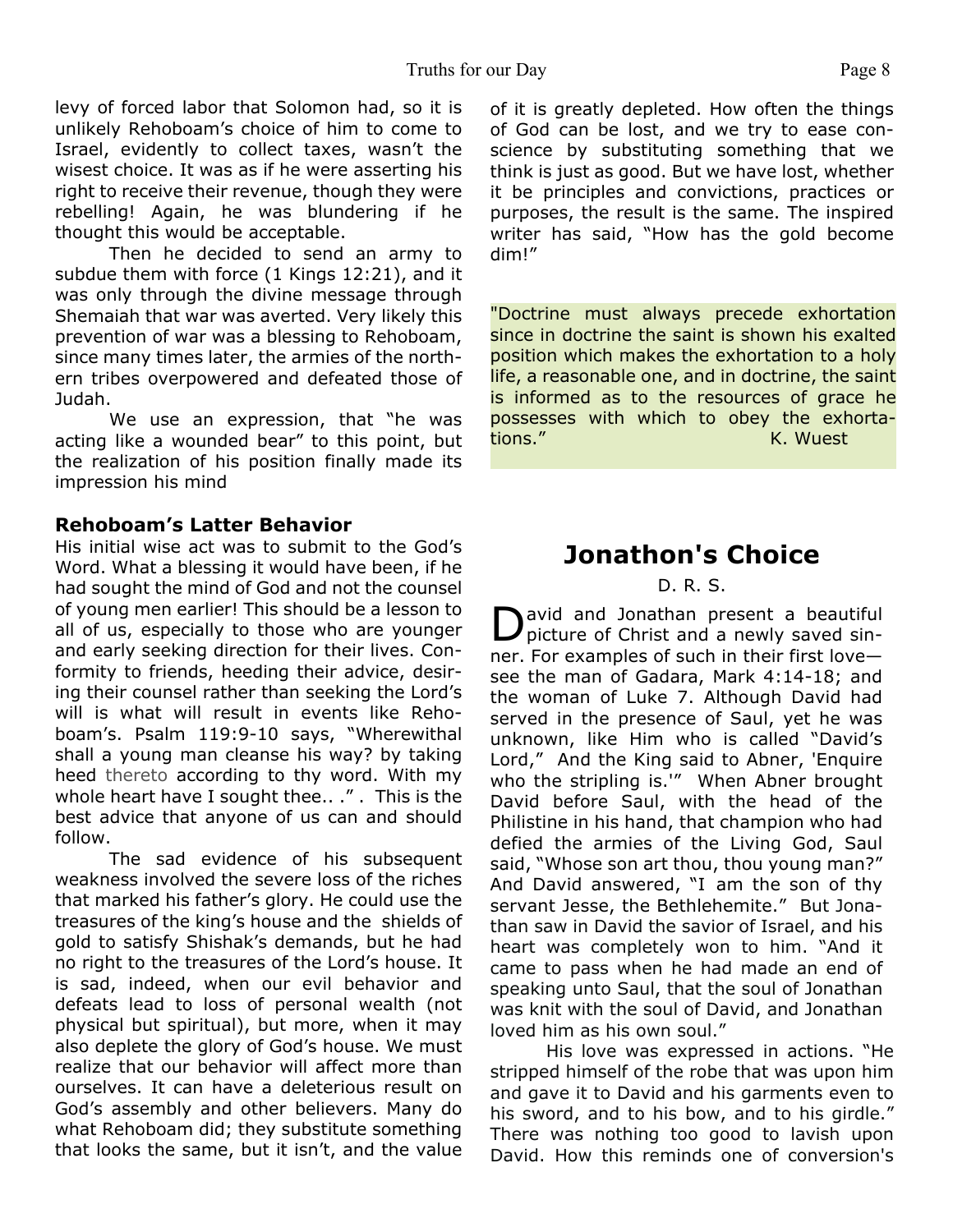early days, when the things that accompany salvation were so evident, and we sang from the heart, "O Christ, He is the fountain, the deep sweet well of Love," and "Crown Him! Crown Him! Lord of all." Jonathan could have used the words of Ruth that day, "Entreat me not to leave thee, nor to return from following after thee, for whither thou goest I will go, and where thou lodgest I will lodge," (even if it be a cave). "Thy people shall be my people, and thy God my God. Where thou diest will I die, and there will I be buried. The Lord do so to me and more also, if aught but death part thee and me." (Ruth 1:16). It could be said in the case of Ruth, "Better is the end of a thing, than the beginning thereof." (Eccl. 7:8). But could this be said in the case of dear Jonathan?

 There came a moment when a choice had to be made. True, Jonathan loved David still. He knew that David was truly the Lord's anointed, and that he would be king over Israel; and he expected to be next to him in the kingdom, but then, for Jonathan to turn his back on the courts of Saul and all connected therewith, and presently become fully identified with David in his rejection, with a few outcasts, his followers, poor and despised, people in debt and distress, and discontented, to bear the reproach, disgrace, persecution, and hardships of the cave: this proved too much for dear Jonathan.

 Why did they part company? Had David proved untrue? Perhaps Jonathan thought that he would just be neutral. Or he may have thought that he could work to David's interest by staying with Saul. We feel sure he had no intention of becoming David's enemy. But the fact remains, he turned away from David and cast in his lot with David's enemies, who were seeking his life: and with that which was popular, and comfortable, although he knew that God had rejected Saul, his father. His presence in Saul's "bloody house" (2 Sam. 21:1) would help to quiet the consciences of any who might have misgivings about their position. They would naturally think if Jonathan who loved David so much can still cling to Saul and Israel, as a whole, why should we venture on such an unpopular course? If David is right there would be more to espouse his cause.

 Those were dark and trying days for David; but God had His eye upon him and upon those who identified themselves with him. He also had His eye on Saul, and all that followed him. He saw his cruel and bloody deeds; when he slew the Gibeonites, and his relentless pursuing of David and his few men in the wilderness. But God has said, "Vengeance is mine, I will repay."

 The Lord delivered Saul twice into the hand of David; but David would not stretch forth his hand against the Lord's anointed. He said, "As the Lord liveth, the Lord shall smite him, or his day shall come to die, or he shall descend into battle and perish." David took the spear from Saul's bolster while he was sleeping in the trench, but would not stretch forth his hand against him. 1 Sam. 26:12. What follows may present a partial fulfillment of Ps. 2, although it is the Lord Jesus, the Son of David who is the King there. Poor Saul! His day did come. He descended into battle and perished. Saul and his sons fell together on mount Gilboa.

 From that memorable day when David and Jonathan parted never to meet again, when Jonathan said to David, "Go in peace."and he arose and departed and Jonathan went into the city,  $(1 \text{ Sam. } 20:41-42)$ , there is no more mention of dear Jonathan for the remaining six years of his life until the news reached David of his tragic death on Mount Gilboa, at the hands of the uncircumcised Philistine. This Amalekite thought that David would rejoice to hear of the death of Saul, his enemy, but he was greatly mistaken. David mourned and lamented. Oh, that we had more of his spirit ! We can understand him lamenting over Jonathan. But he could also lament for Saul. It was not a light thing to him, the death of one anointed with oil, at the hand of the Philistines. David had nothing bad to say against his beloved brother Jonathan. Not even against Saul. "How are the mighty fallen! Tell it not in Gath; publish it not in the streets of Askelon, lest the daughters of the Philistines rejoice; lest the daughters of the uncircumcised triumph. O Jonathan, thou wast slain in thy high places. I am distressed for thee my brother Jonathan." In this first chapter of second Samuel, David laments and exclaims three times, "How are the mighty fallen!" Jonathan was a good man and a lovely charac-